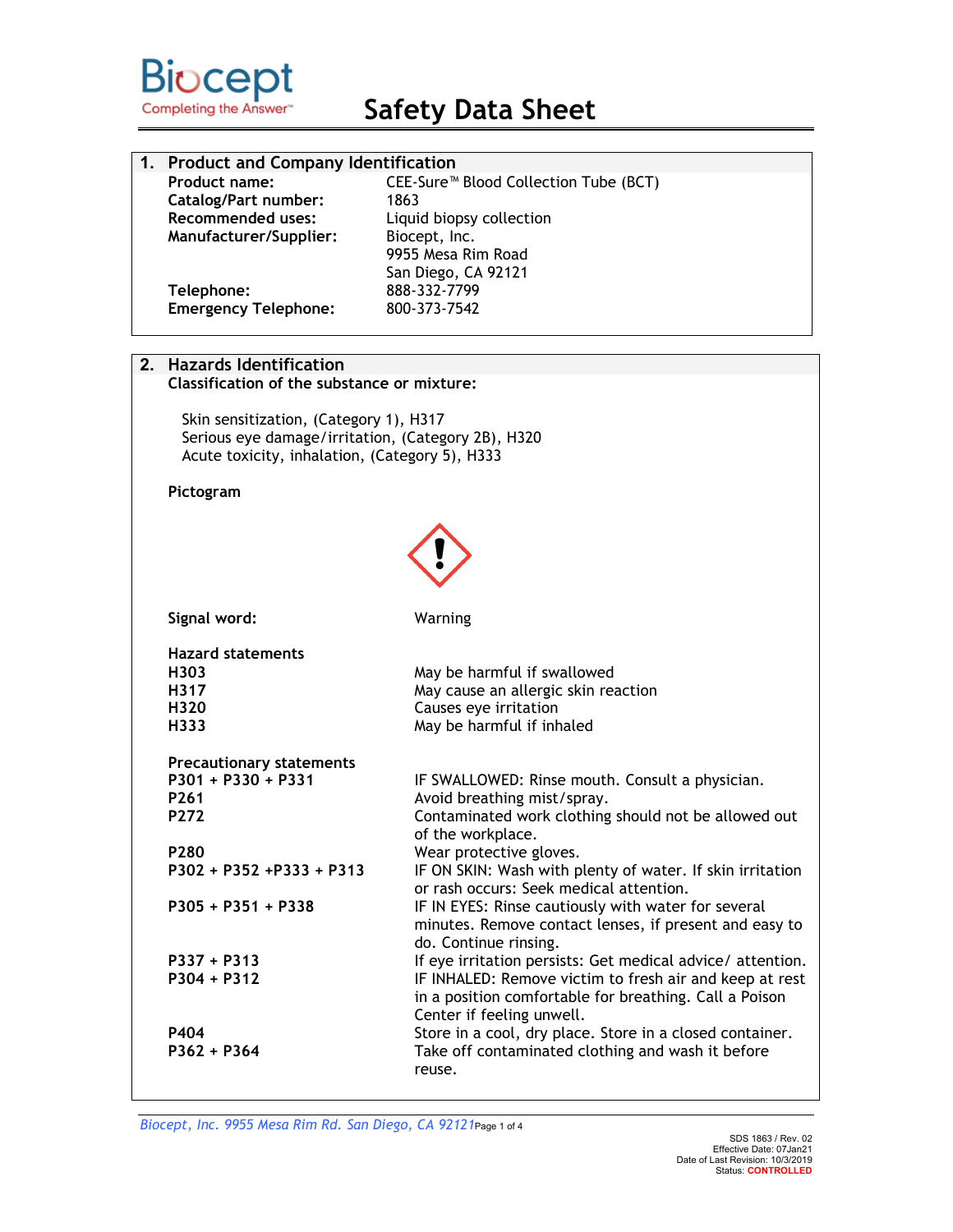

| 3. Composition/Component Information |                                                |
|--------------------------------------|------------------------------------------------|
| Description:                         | Liquid additive (Proprietary compound mixture) |
| Chemical name:                       | Proprietary compound mixture                   |
| CAS No.:                             | N/A                                            |
|                                      |                                                |
| 4. First Aid Measures                |                                                |

| If inhaled:<br>In case of skin contact: | Move exposed person to fresh air. Consult a physician in<br>case of complaints.<br>Wash off with soap and plenty of water. Consult a |
|-----------------------------------------|--------------------------------------------------------------------------------------------------------------------------------------|
| In case of eye contact:                 | physician.<br>Rinse thoroughly with plenty of water for at least 15<br>minutes and consult a physician.                              |
| If swallowed:                           | Never give anything by mouth to an unconscious person.<br>Rinse mouth with water. Consult a physician.                               |

| 5. Fire Fighting Measures                                     |                                                              |
|---------------------------------------------------------------|--------------------------------------------------------------|
| Suitable extinguishing                                        | Water spray, alcohol-resistant foam, dry chemical or         |
| agents:                                                       | carbon dioxide.                                              |
| Special protective<br>equipment for fire fighters: necessary. | Wear self-contained breathing apparatus for fire-fighting if |

| 6. Accidental Release Measures                              |                                                                                       |
|-------------------------------------------------------------|---------------------------------------------------------------------------------------|
| <b>Personal precautions</b>                                 | Avoid breathing vapors, mist or gas. Ensure adequate<br>ventilation.                  |
| <b>Environmental precautions</b><br>Methods for cleaning up | Do not let product enter drains.<br>Keep in suitable, closed containers for disposal. |
|                                                             |                                                                                       |

| 7. Handling and Storage |                                                                                                        |
|-------------------------|--------------------------------------------------------------------------------------------------------|
| <b>Handling</b>         | Normal measures for preventive fire protection.                                                        |
| <b>Storage</b>          | Keep container in dry place. Recommended storage<br>temperature $4-30^{\circ}$ C (39-86 $^{\circ}$ F). |

| 8. Exposure Control / Personal Protection |                                                                                                                                                                                                                                                                                                                                                |
|-------------------------------------------|------------------------------------------------------------------------------------------------------------------------------------------------------------------------------------------------------------------------------------------------------------------------------------------------------------------------------------------------|
| <b>Personal Protective Equipment</b>      |                                                                                                                                                                                                                                                                                                                                                |
| <b>Respiratory protection</b>             | Respiratory protection is not required.                                                                                                                                                                                                                                                                                                        |
| Hand protection                           | Handle with nitrile or latex gloves. Gloves must be<br>inspected prior to use. Use proper glove removal technique<br>(without touching glove's outer surface) to avoid skin<br>contact with this product. Dispose of contaminated gloves<br>after use in accordance with applicable laws and good<br>laboratory practices. Wash and dry hands. |
| Eye protection                            | Face shield and /or safety glasses conforming to the ANSI<br>Z81.1 standard.                                                                                                                                                                                                                                                                   |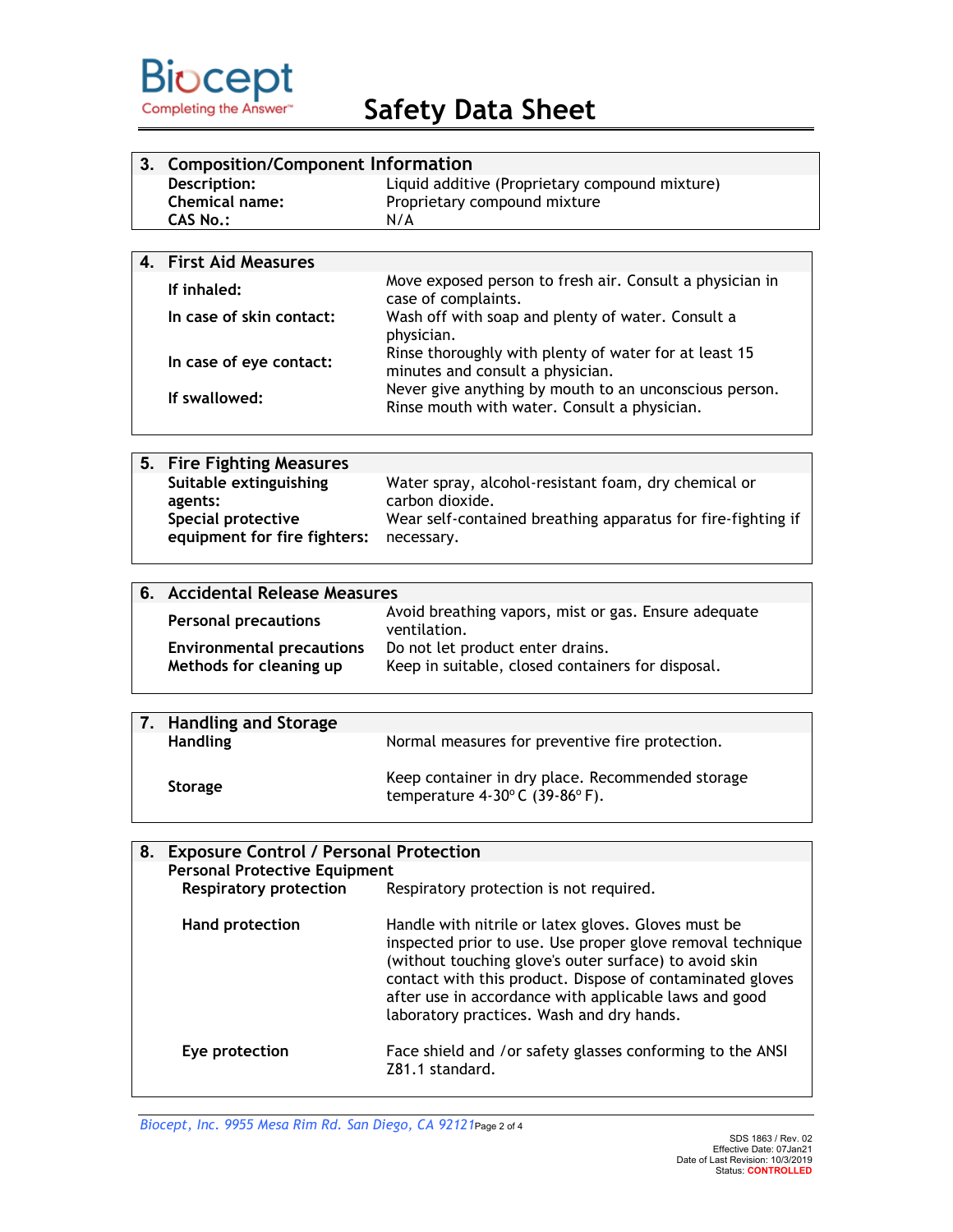

| Hygiene measures        | General industrial hygiene and safety practices. |
|-------------------------|--------------------------------------------------|
|                         |                                                  |
| 9.                      | <b>Physical and Chemical Properties</b>          |
| Appearance              |                                                  |
| Form                    | Liquid                                           |
| Safety Data             |                                                  |
| рH                      | 5.0                                              |
| <b>Melting point</b>    | No data available                                |
| <b>Boiling point</b>    | No data available                                |
| Flash point             | No data available                                |
| Ignition temperature    | No data available                                |
| Danger of Explosion     | Product does not present an explosion hazard     |
| Density                 | 1.037                                            |
| <b>Water solubility</b> | No data available                                |
|                         |                                                  |

| 10. | <b>Stability and Reactivity</b> |                                                    |
|-----|---------------------------------|----------------------------------------------------|
|     | <b>Chemical stability</b>       | Stable under recommended storage conditions        |
|     | Reactivity                      | No data available                                  |
|     | <b>Incompatible Materials</b>   | No data available                                  |
|     | <b>Conditions to avoid</b>      | No data available                                  |
|     | <b>Hazardous decomposition</b>  | Hazardous decomposition products formed under fire |
|     | products                        | conditions- Carbon oxides, nitrogen oxides         |
|     |                                 |                                                    |

| 11. | <b>Toxicological Information</b> |                                                                                                                                                                      |
|-----|----------------------------------|----------------------------------------------------------------------------------------------------------------------------------------------------------------------|
|     | <b>Acute toxicity</b>            | No data available                                                                                                                                                    |
|     | <b>Irritation and corrosion</b>  | No data available                                                                                                                                                    |
|     | Sensitization                    | No data available                                                                                                                                                    |
|     | Carcinogenicity                  | No component of this product present at levels greater<br>than or equal to 0.1% is identified as a carcinogen or<br>potential carcinogen by NTP, IARC, ACGIH or OSHA |

| 12. | <b>Ecological Information</b>  |                   |
|-----|--------------------------------|-------------------|
|     | <b>Elimination information</b> | No data available |
|     | Ecotoxicity                    | No data available |
|     | Other adverse effects          | No data available |
|     |                                |                   |

| 13. | <b>Disposal Considerations</b> |                                                                                                                                                                                                                                |
|-----|--------------------------------|--------------------------------------------------------------------------------------------------------------------------------------------------------------------------------------------------------------------------------|
|     | Product                        | Recommendation: Disposal should be done in accordance<br>with local, state, and federal regulations.<br>Disposal must be made according to the regulations found<br>in 40 CFR 261. This product is not a RCRA hazardous waste. |
|     | <b>Contaminated packaging</b>  | Recommendation: Disposal should be done in accordance<br>with local, state, and federal regulations.                                                                                                                           |